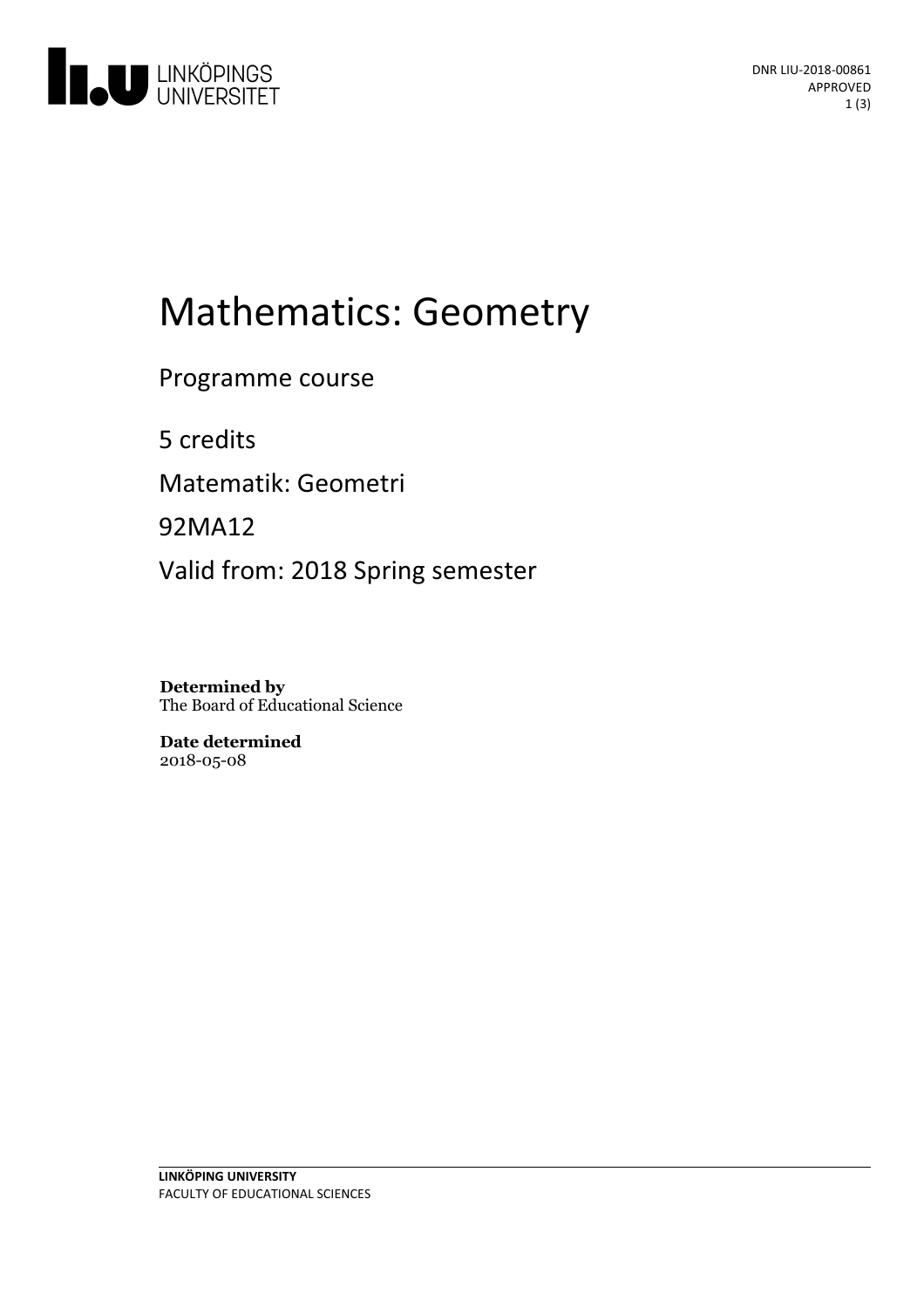Main field of study **Mathematics** 

Course level

First cycle

Advancement level

 $G_1X$ 

#### Course offered for

- Secondary School Teacher Programme with a specialization in Teaching in Grades 7-9 of the Compulsory School
- Secondary School Teacher Programme with a specialization in Teaching in the Upper-Secondary School

#### Examination

Applies to all courses regardless of grading scale.

Students failing an exam covering either the entire course or part of the course two times are entitled to have a new examiner appointed for the reexamination.

If the course has a three-graded grading scale (U - VG), following applies:

Students who have passed an examination may not retake it in order to improve their grades.

If the course is a VfU course, the following applies:

Examination of applied social and didactic abilities is limited to three (3) occasions.

#### Grades

Three-grade scale, U, G, VG

### Other information

Planning and implementation of a course must take its starting point in the wording of the syllabus. The course evaluation included in each course must therefore take up the question how well the course agrees with the syllabus. The course is carried outin such <sup>a</sup> way that both men´s and women´s

experience and knowledge is made visible and developed.